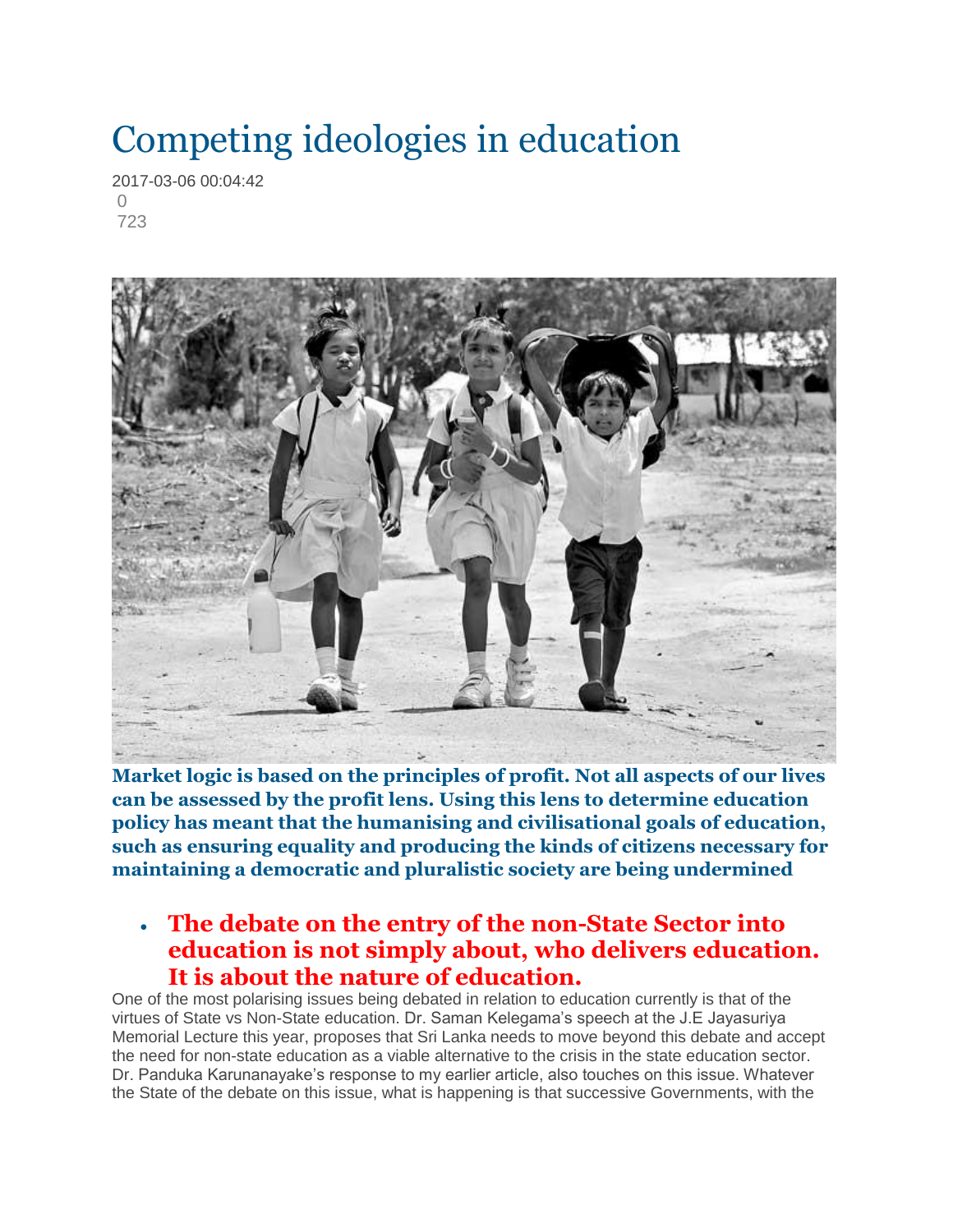support of the World Bank have been preparing the ground work for the entry of non-State educational institutes particularly in the higher education sector.

Policy prescriptions and education reforms are heading in the direction of non-State higher education, sweeping aside any debates.

Dr. Kelegama's position (And of many others) is that as long as quality can be assured, non-State educational institutions should be encouraged.

Yet, what the SAITM controversy is showing us is precisely the difficulties in assuring quality. Degrees leading to professional qualifications such as law, medicine and engineering in addition to being subject to evaluation of academic bodies such as the UGC, must also adhere to guidelines set by professional bodies responsible for maintaining standards in that field.

Another aspect that is overlooked in the discussion on quality assurance and accreditation processes is the potential for corruption.

We don't have to look much further than to our close neighbour India in order to ascertain the potential for corruption in education.

Standardisation and establishment of institutions is not a guarantee that the process will be corruption free. When there are large sums of money involved (And education has already become a highly lucrative sector) the potential for corruption is high. Even as it is now, corruption has entered the education system in Sri Lanka.

Yet, we have been able to maintain some degree of trust in the examination system and the quality of education. Further financialisation of the sector will simply increase opportunities for corruption. If the private health system and private transport system in Sri Lanka are examples to go by, we have extremely weak regulatory mechanisms. Our systems for investigating and



prosecuting **corruption** are practically non-

existent.

Panduka's argument is somewhat broader. He proposes that the State/private dichotomy is no longer valid and that the private sector or the market is not quite as evil as I have painted it out to be. Indeed, in that sense, what meaning is there in the dichotomy between state and non-state educational institutions?

The blurring of this dichotomy is not an accident of history. It is linked to the policy prescriptions associated with neoliberalism which is a distinct phase of Capitalism which we have been experiencing for the last three to four decades globally.

Neoliberalism demanded that all processes and institutions be subject to the principles and laws of the market. Education was one such field. Thus, this debate is not simply about the merits and demerits of delivery of education by the State Sector vs the Private Sector. It is about how the meaning and purpose of education has been redefined by neoliberalism.

The neoliberal turn in education, has meant that whether public or private, education is driven by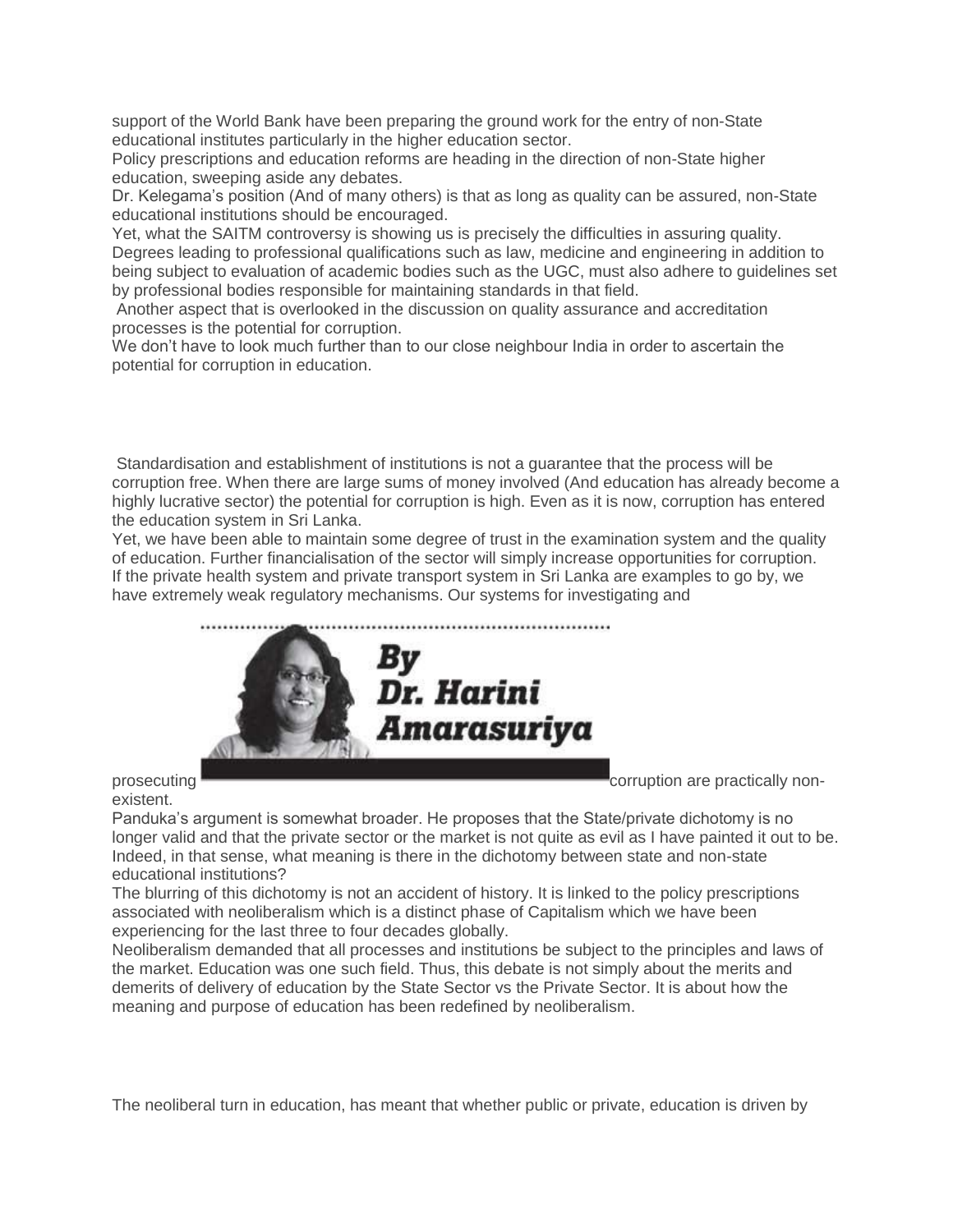market demand and corporate culture. It has been accompanied by cuts in public expenditure on education and the demise of study programmes that are considered unnecessary by the market. The most affected disciplines in this regard are the social sciences and humanities which have either been considered unnecessary or mere appendages that provide 'soft skills' to the more important (Profitable) disciplines such as medicine and technology.

My argument against this neoliberal turn in education is not simply about the evils of the market. It is about an ideology that suggests that market principles are the primary determinant of what is good and necessary for society.

Market logic is based on the principles of profit. Not all aspects of our lives can be assessed by the profit lens. Using this lens to determine education policy has meant that the humanising and civilisational goals of education, such as ensuring equality and producing the kinds of citizens necessary for maintaining a democratic and pluralistic society are being undermined.

Teaching of philosophy, history, religious studies, art or literature might not be profitable – but they are necessary for shaping the kind of society in which we want to live. Neither can the depth and breadth of these disciplines be packaged into 'soft skills' courses that are the current rage in the education sector. The neoliberal turn in education has also affected disciplines other than the humanities and social sciences. The emphasis on cost-effectiveness for example has led to drastic changes in how we teach and how students and the faculty are assessed. The obsession with ranking; rewarding publications over teaching; loss of collegiality and forms of sociality in educational institutions; the loss of flexibility in curricula and study programmes are some of those consequences.

Also, contrary to what Panduka suggests, the more 'political' approach to education is not confined to the work of John Dewey. It forms part of the critical tradition in educational theory known as Critical Pedagogy.

## *"The debate on the entry of the non-State Sector into education is not simply about, who delivers education"*

Critical pedagogy basically argues that education has an emancipatory role and is therefore inherently political. In fact, sociologists have long argued about the political role of education: education is not simply about imparting knowledge – in modern society, education is one of the most influential socialisation systems. The socialisation process is based on particular values in specific societies and they often reflect the values of the elite of that society. Thus, there has always been and always will be a political meaning to education.

The question is not whether education is political or not, but rather which political ideology, economic and socio-cultural system a particular education system sustains.

Dismissing critics of the market driven approach to education as 'political' or 'politically manipulated' assumes that those promoting a market driven approach to education are politically neutral and above manipulation. This is far from correct.

Panduka also suggests that freeing up the education to the private sector serves to democratise education. This perhaps stems from the idea of providing more choices from which the individual then is able to select what he or she wants. Wonderful as that sounds, in reality these choices are far from free or democratic, if democracy is also about equality of opportunity.